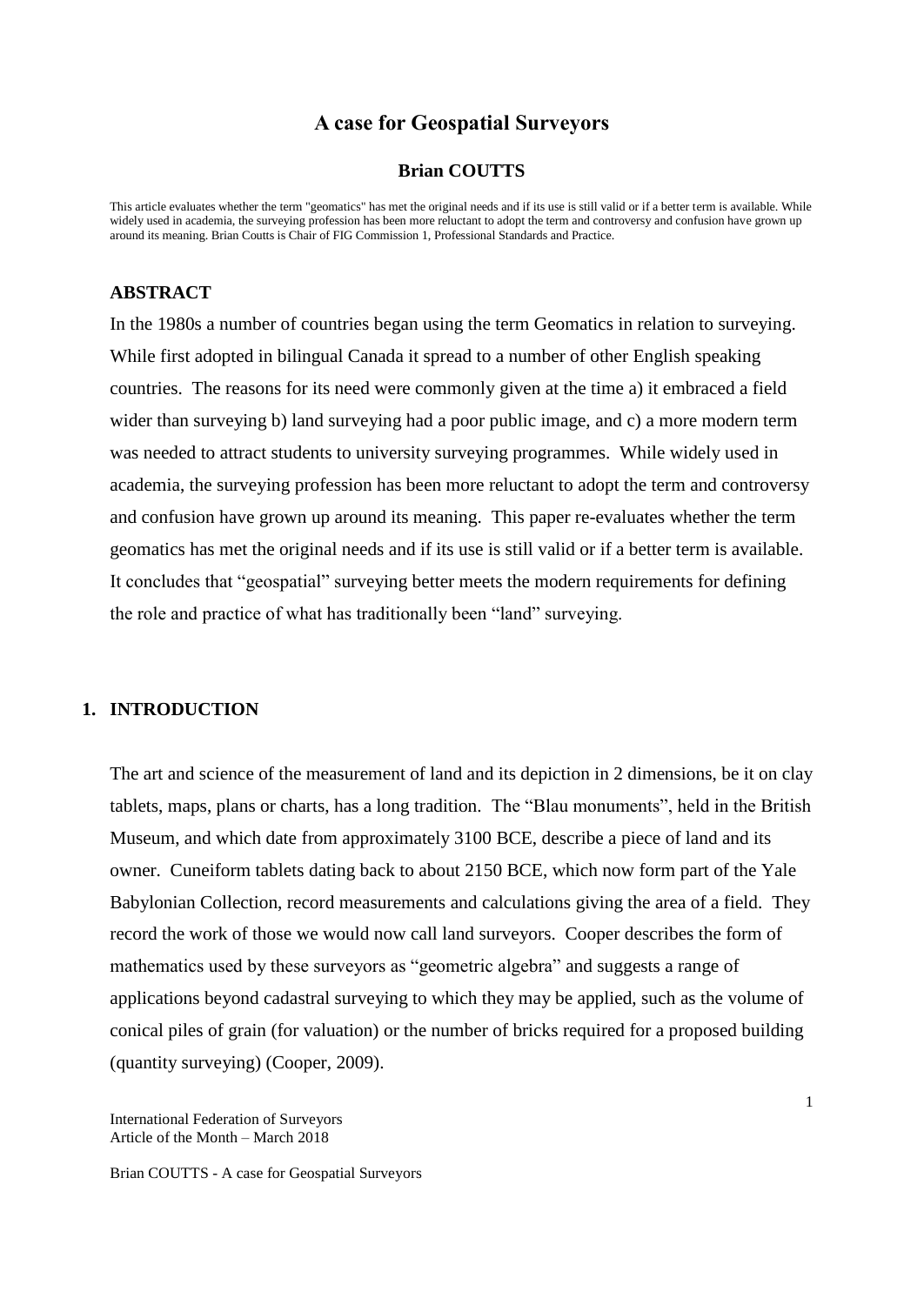The Roman *agrimensores*, or measurers of the land, also worked with civil and military authorities. They were influential in the mapping and recording of land (Dilke, 1971) but also were needed to assist in the construction of the Roman roads, aqueducts, and other engineering works (engineering surveying) as well as the site selection and laying out of garrison towns, both temporary and permanent (planning surveyors).

#### **2. THE ORIGINS OF THE MODERN SURVEYOR**

Ballantyne (1996) attributes the first use of the word survey in the sense that it is used in the surveying profession, to 1550, based on a definition of "survey" in the Oxford English Dictionary. This coincides with the beginning of the developments referred to above but clearly indicates a beginning to the idea of the surveying of land. It is likely that the dissolution of the monasteries by Henry VIII, the resumption of their lands by the Crown, and the subsequent sale, rather than feudal allocation of land, encouraged the development of land surveying as an occupation. New owners wished to enclose what they "owned" and boundary demarcation became important. The standardisation of measurements by Elizabeth I added further need for an individual with an understanding of measurements.

It was not until the Renaissance that England saw the development of what was to become the now traditional land surveyor. New equipment became available in the form of telescopes with cross-hairs, Gunter's Chain, accurately machined graduated angular measurement circles and Vernier scales. New knowledge of mathematics in the form of algebra, geometry and trigonometry had found its way to England from China, India and Arabia through the Moorish invasion of the Iberian Peninsula, and the travel of English scholars to study in Cordoba and Toledo (Joseph, 1987; Usvat, 2013).

### **3. SURVEYING AS A PROFESSION**

International Federation of Surveyors Article of the Month – March 2018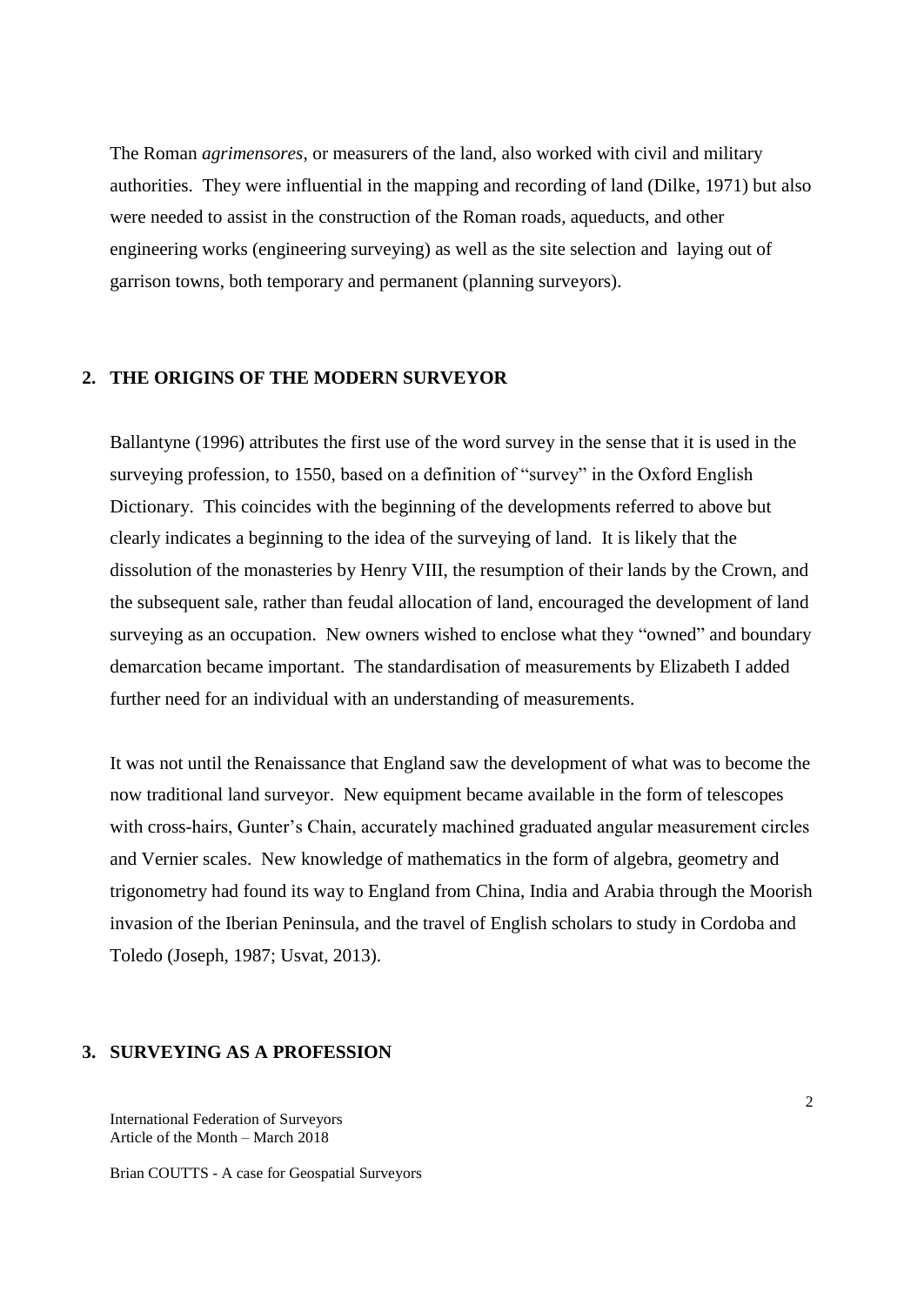The original professions, the church, the law and medicine, began being added to following the Industrial Revolution, and the trend grew in impetus in the mid to late  $19<sup>th</sup>$  century and early 20<sup>th</sup> century. Professions were seen as of higher status than the trades and their guilds, but of a similar nature. Professional status and recognition was being sought by many occupations through this period. The Surveyors Club was formed in London in 1792 and was the precursor to the Royal Institution of Chartered Surveyors (RICS) which was founded in 1868 (RICS, n.d.).

Land surveying as an occupation spread throughout the British Empire during the era of colonial development. While the technical aspects of the occupation were common through the developing areas, some additional skills were added to those relating to measurement as local conditions required. As land surveyors were often the explorers with mapping expertise of new territories, they arrived early in the settlement schemes. They had the task of identifying plots of land that had been allocated to the settlers, and often had to lay out preplanned towns. Additionally, as towns grew the land surveyors were required to design and supervise the construction of utility services such as roads and drains, and design additions to the planned towns as they grew with the influx of new migrants. Hence, in many cases skills that were usually the ambit of other professions were acquired, such as town planning and engineering.

The tools used in this era of land surveying were much the same as those that had been invented or designed in the 100 years around 1600. Land definition and land ownership were also largely unchanged, although the Torrens system aided the creation of a systematic recording of the rights in land that came with ownership. Thus it was that the colonial land surveyors also developed expertise in the law relating to rights in land. Consequently, land surveying, met all of the requirements defined in the literature as prerequisites for an occupation to be recognised as a profession (Coutts, 2017).

International Federation of Surveyors Article of the Month – March 2018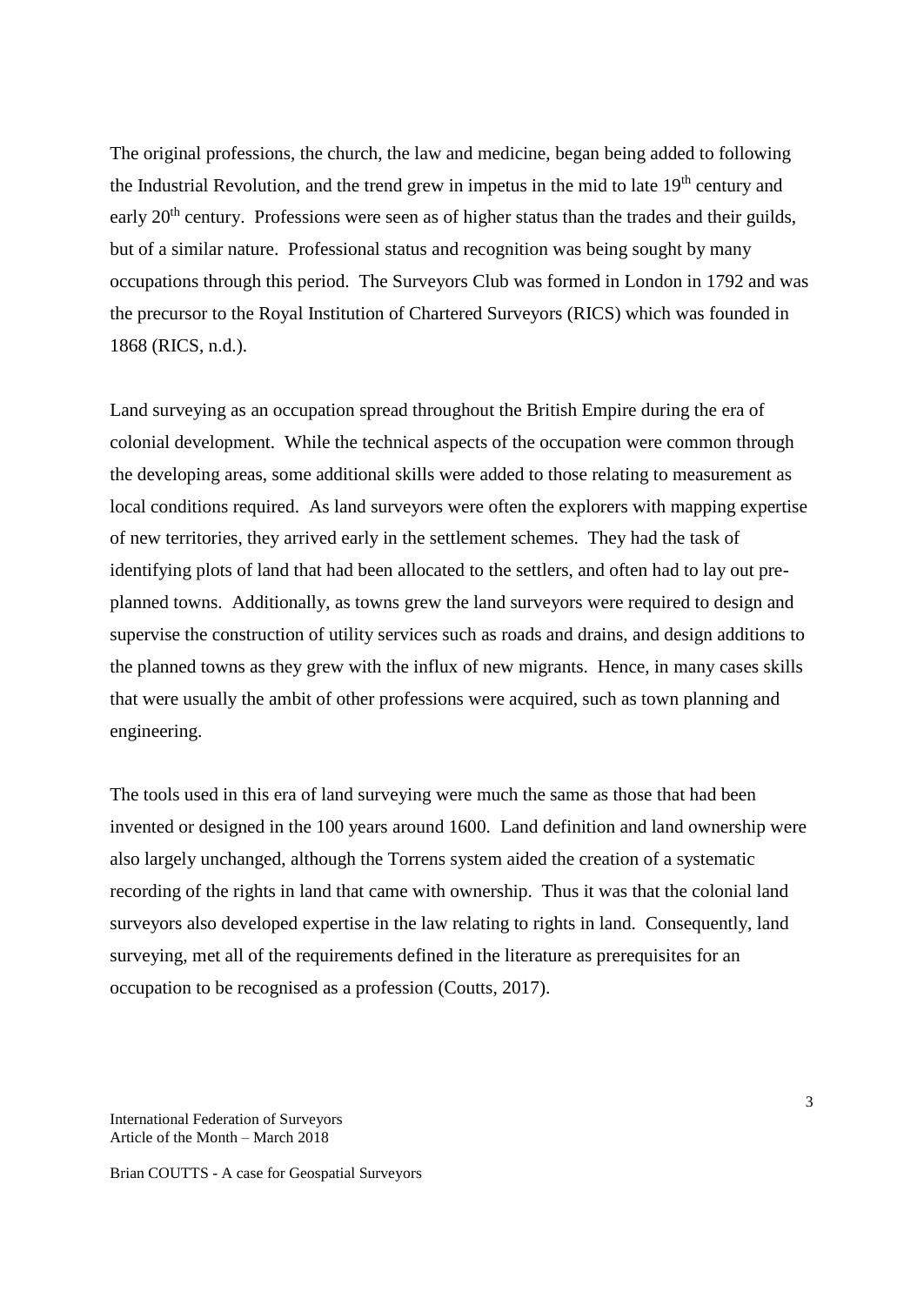### **4. THE IMAGE OF THE LAND SURVEYOR**

From talking to many surveyors in several countries, it has become clear to me that the profession of land surveying has an image problem. The image portrayed, including by many surveyors, is usually a man, although now women are beginning to make a more regular appearance, standing around a device mounted on a tripod. It does not matter very much whether the device is an optical theodolite, a total station or a GNSS antenna. The picture is one of someone in outdoor clothing and who is likely to be wearing boots. Their purpose is unclear although the backpack and GNSS antenna does resonate more with the public than earlier measurement devices. The image is thought nit to be of someone who is a member of a profession, but some technician or technically qualified person. Educational institutions often reinforce this image, and some promote the outdoor activity of the land surveyor's work as an attractive aspect of the profession.

Anecdotal evidence suggests that land surveyors often under-sell their work and their contribution to society through their expertise in measurement, and have a tradition of undervaluing their outputs, even to the point of giving them away (Coutts, 2017). Additionally there is often the complaint that land surveying is not understood by the public. Three questions arise from this view. Firstly, is it actually true? Secondly, how much do the public understand of any profession, and thirdly, if the claim is valid who is responsible for changing that perception. To answer the first question it would be helpful if rigorous research were conducted to test whether or not the perception is correct. The response to the second question is likely to be inconclusive. The greater the number of people who have had firsthand dealings with any particular profession, the greater is the likelihood of there being some understanding.

The answer to the third question is more complicated. Universities have an interest in attracting students to their programmes in order to keep their programmes viable. Professional institutions have an interest in ensuring that there are enough active professionally qualified practitioners to meet societal demand. The interests of the

International Federation of Surveyors Article of the Month – March 2018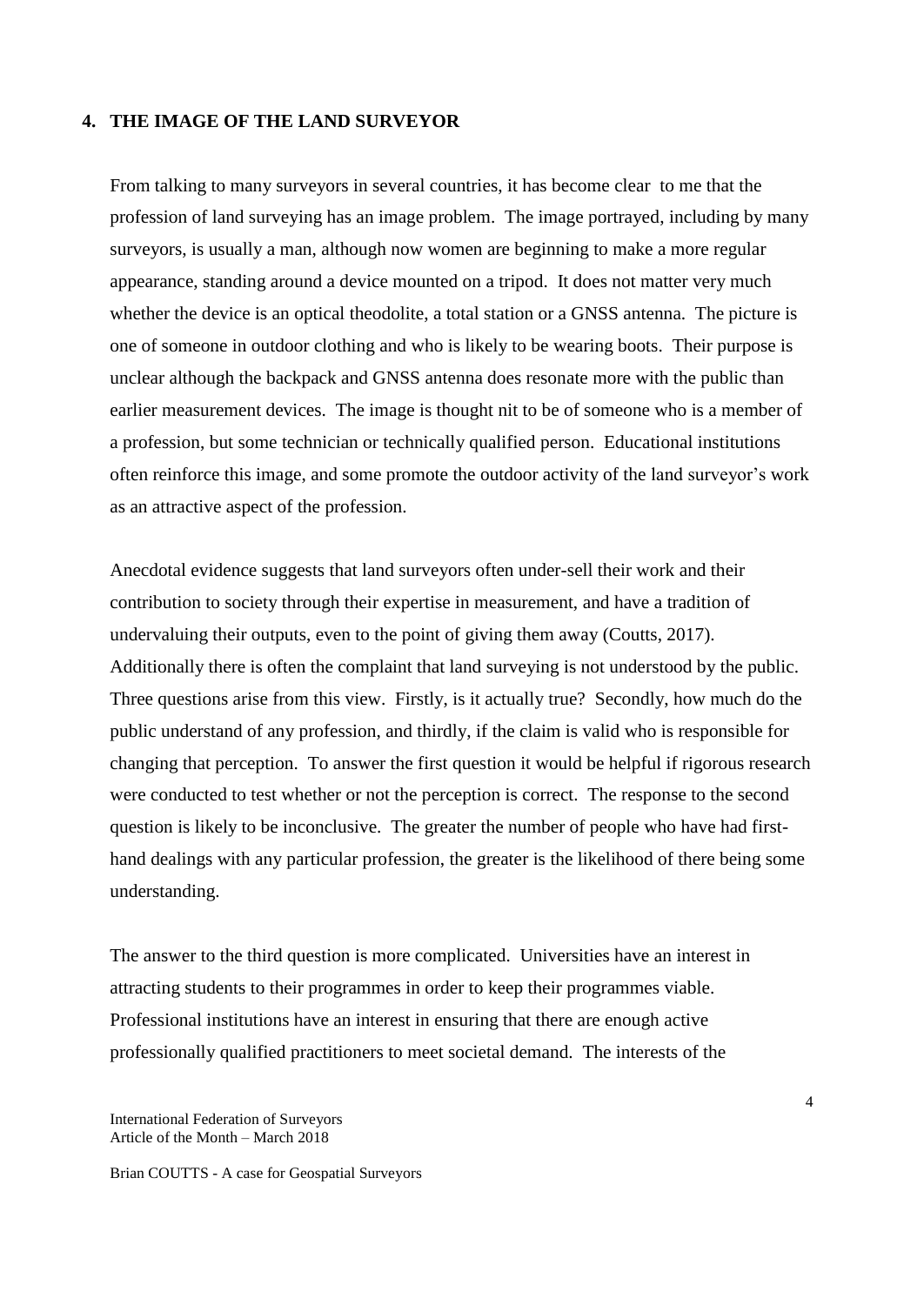universities and the professional bodies are therefore aligned. The problem arises, where there are multiple tertiary programmes, or competing professional societies, in getting them all together and then coordinated to develop a coherent, consistent and communicable message. New Zealand is fortunate in this respect in that it is one nation (no states or provinces), has one principal professional body, and has one National School of Surveying. These are considered here to be the principal reasons why New Zealand has an ongoing programme that fills its quota every year.

Many land surveyors are unhappy with the image that they perceive the public have of their profession, but the question may be asked if this is indeed the public image of the profession. There are no known studies where this question has been specifically asked and a rigorous answer found. Is it therefore the self image of the land surveyor that is the more of a problem than the imagined public image of the profession? It may then be asked that, if the image is faulty then who might take responsibility for changing it and how can this be achieved? The answer to each of these questions comes back to the profession itself. But first, the professional land surveyors have to improve the image they have of themselves.

### **5. THE ARRIVAL OF GEOMATICS**

In 1975 Bernard Dubuisson referred in a scientific paper to a new discipline, *geomatique*. It is not clear who first coined the word, but geomatique is translated as "geomatics" and is accepted by the International Standards Organisation. Little attention appears to have been paid to the term, but it reappeared in Quebec City, Canada in 1981. Michel Paradis "created" the word as an umbrella term to include all methods of acquiring and distributing data. At this time the term did catch on and spread throughout Canada (Bédard, 2007).

From Canada it jumped to Australia, where it was ostensibly used to define this "new" discipline which was a collection of new technology used to gather and process data added to the academic discipline of surveying. The surveying profession was less than enthusiastic

International Federation of Surveyors Article of the Month – March 2018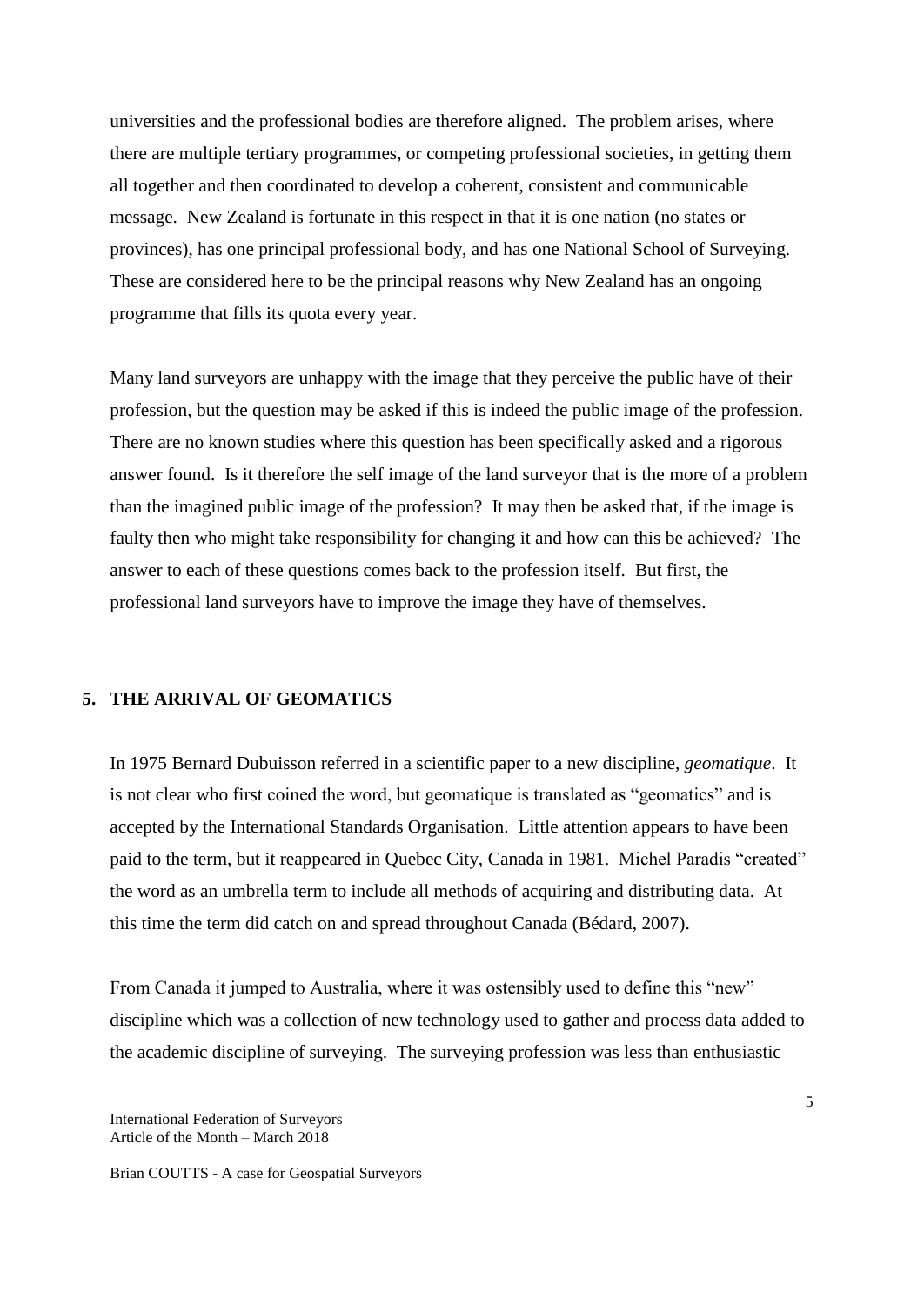about the adoption and use of the term geomatics. However it is apparent that a more important reason for the adoption of geomatics to define what the universities were doing was its use as a marketing tool, in an attempt to attract more students into struggling surveying courses. In the long term it has not been successful. Australian schools of surveying are disappearing into engineering schools and parts of the profession have adopted "spatial science" as an umbrella term, but it is unclear if the umbrella includes surveying. The principal national surveyors' society, the Surveying and Spatial Sciences Institute, would appear to be unsure. However, there appears to be a developing preference for names that refer to *geospatial* rather than *spatial* science(s).

The United Kingdom followed Australia in adopting the term geomatics. While many tertiary institutions adopted it in some form, once again, the professional bodies did not. Its use by the profession's practitioners has been minimal and its use by academia inconsistent. Some consider geomatics to embrace land surveying while others do not. Advocates for its adoption used similar points to those debated in Australia, namely the embracing of new technology and attracting of young people into surveying programmes struggling to remain independently viable.

Advocates of the use of geomatics instead of land surveying in the UK seemed unaware that it already had a definition and a meaning. Frequent mention is made in the literature of "being able to make it mean anything", as if it was had no pre-existing meaning. An apparently serious argument was made that since it had no meaning it would give those who use it an opportunity to explain what it meant. But then they were already concerned that when they said they were a surveyor they then had to explain that to people!

The reasons for its adoption do not appear to have been any more successful than in Australia. In support of changing the name of a profession that had existed under an agreed name for over 400 years, and had existed as an occupation for several millennia, Professor Paul Cross, a proponent of the adoption of geomatics, is quoted as saying *"A profes1qsion that cannot even agree a name is unlikely to be taken seriously"* (Cross, 1997. p5).

International Federation of Surveyors Article of the Month – March 2018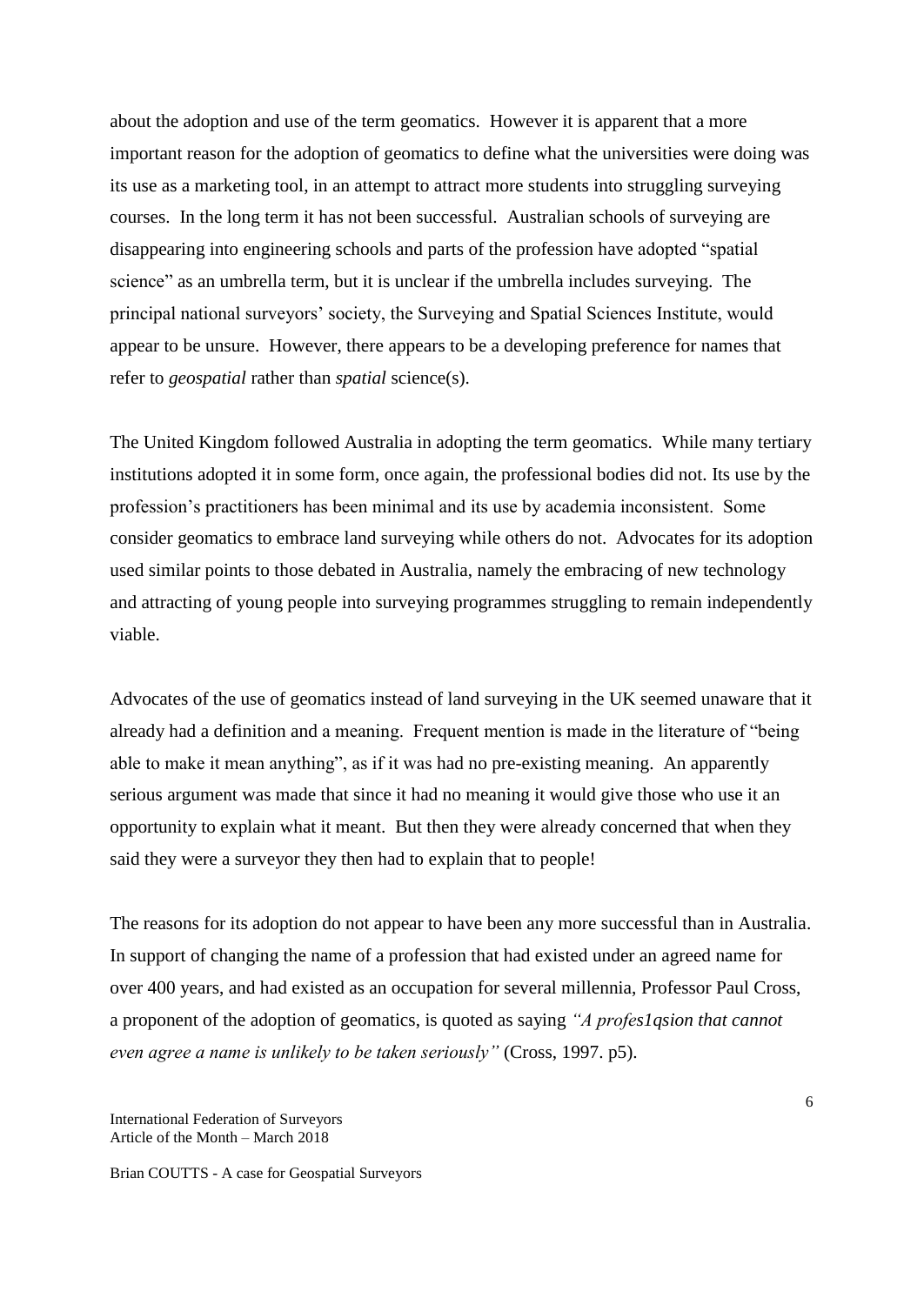It might be noted that one English speaking country, New Zealand, debated and refuted the use of the term geomatics when it was becoming fashionable in the 1980s. Nevertheless the New Zealand National School of Surveying still continues to fill its 60 allotted spaces each year on a competitive basis, gaining more applications for entry than it can accommodate. It retains surveying as its name and within its core requirements for a surveying degree, teaches courses in all of the new technologies that geomatics was intended to embrace, all without the need of a new identity.

# **6. THE GEOSPATIAL IDENTITY**

There is unrest about the use of geomatics to describe surveying. Practitioners in England, Canada and Australia, despite the wide-spread use of the term have not adopted it to describe their profession. Those coming nearest are the Australians whose professional body was the Spatial Sciences Institute, established in 2003; it changed its name in 2009 to the Surveying and Spatial Sciences Institute. A superficial consideration of the name change would suggest that Surveying, therefore, must not have been considered a spatial science. Nevertheless, those of the land surveying profession, be they in Canada, Australia or the UK still, in the main, proudly refer to themselves as surveyors.

Coutts and Grant (2016) used the term "geospatial surveyor" in a paper presented at the FIG Working Week in Christchurch. It is interesting to note that it raised not a single comment. There are reasonable grounds to suggest, that at least in the English speaking countries, geomatics has not only been ineffective in bringing the changes desired when it was adopted, but it has raised the ire of many practicing surveyors. The evidence suggests that the use of the term geomatics is diminishing in those countries named above.

International Federation of Surveyors Article of the Month – March 2018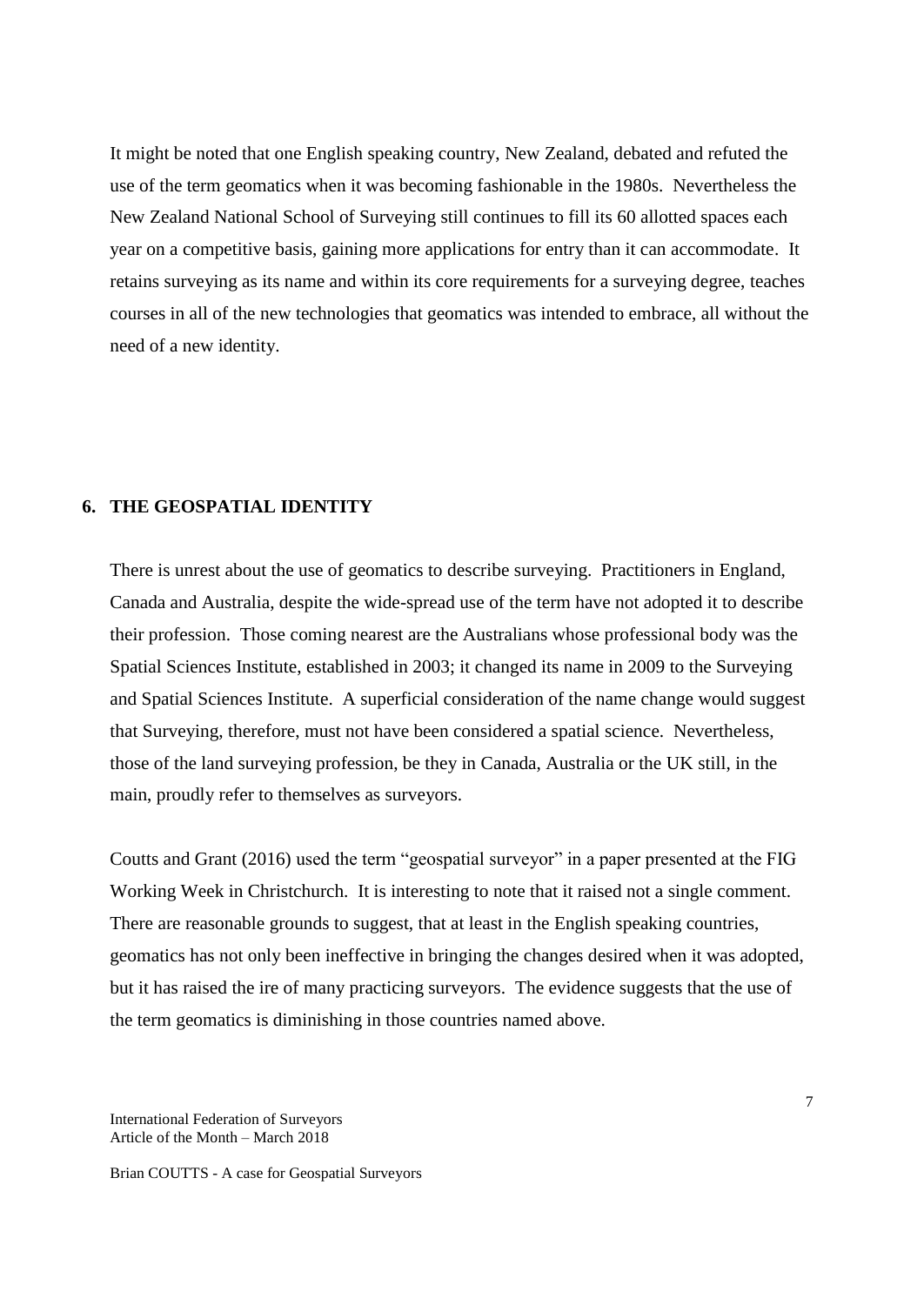Where, then, does this leave the land surveying profession? The word surveying to describe those who measure aspects of land, particularly its location, dimensions, shape, topography and occupation has had centuries of use and reasonable understanding. The qualification "land" has been useful and relevant in the past. However the descriptor "land" is now a limiting factor in describing the capabilities of the surveying profession following the evolution and revolution of technology that occurred during the last century. Furthermore, location data gathering, analysis management and the distribution of information are highly valued and growing requirements of the digital age.

Given that limitation, it is suggested that land surveyors rebrand themselves as *geospatial surveyors*, a term that is more likely to succeed where the adoption of geomatics has failed. The term *geospatial* is already in wide use internationally, and in some places has already begun the takeover of geomatics as well as spatial science. It is also reasonably easy to interpret by the public as it can be related to devices they already have in their pockets. Never has mapping been so ubiquitous.

## **7. DISCUSSION AND CONCLUSIONS**

The New Zealand surveying profession was wise not to join the global trend in adopting geomatics in place of surveying or to represent a discipline wider but inclusive of land surveying. The reasons others adopted the term geomatics were not relevant to the New Zealand profession at the time, namely; the need to find a term broader than surveying to include new technologies, the need to modernize the image of the profession, and the pressing requirement to attract greater numbers of students.

The reasons geomatics was not necessary are quite simple. Firstly, the Bachelor of Surveying at the University of Otago has continuously evolved to include the new technologies referred to in the original definition of geomatics under the canopy of surveying, namely, remote sensing, photogrammetry and GIS. Secondly, while not having a high profile, the general public did and do have some understanding of the history and functions of land surveyors in

International Federation of Surveyors Article of the Month – March 2018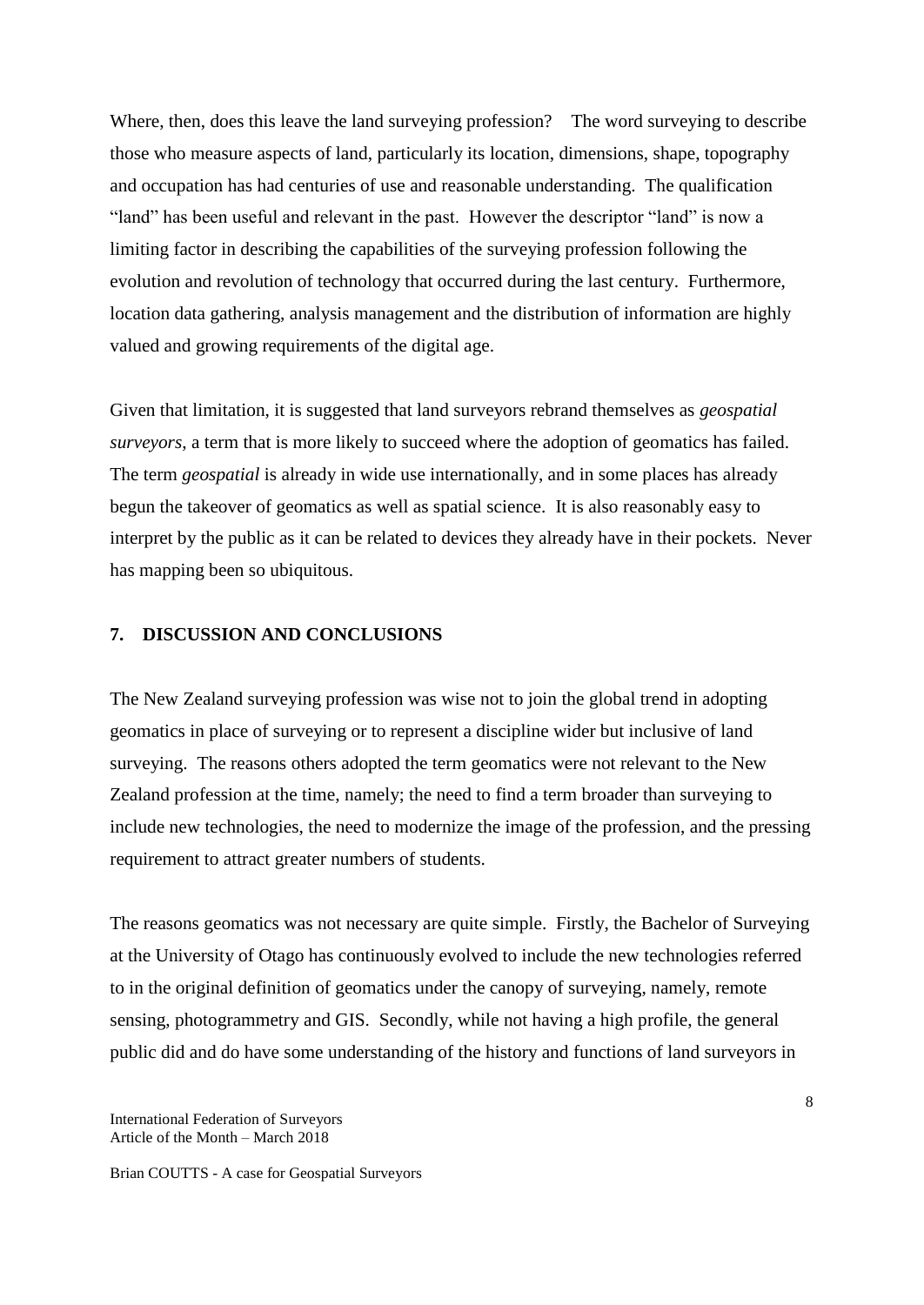New Zealand, and in particular the qualification of Registered Surveyor were held in high regard by the general public, even if the activities of a professional surveyor were not well understood. Thirdly, the National School of Surveying at the University of Otago was undergoing growth in its student numbers and entry to its flagship course, the Bachelor of Surveying, the only surveying course in the country leading to professional status, was competitive. As a consequence the annual intake rose from 40 per year in 1992 to 65 by 2006.

Geomatics as a term has failed to achieve the stated purposes of its adoption in the United Kingdom, Australia and even in Canada where it originated and was adopted by academia. Neither has it resonated with the public nor with professional surveyors in any of those countries. University programmes in each have largely been absorbed into larger departments, almost exclusively engineering. In the United Kingdom and Canada the programmes are more commonly branded as Geomatic Engineering. Not using the word surveying to describe the skill set being offered by universities is viewed now by many as a disadvantage, and some programmes have reintroduced surveying into their publicity, particularly their websites, so as to be findable by search engines (Coutts, 2017).

Continuing to refer to the profession as "surveying" is important for historic and consistency reasons. However the qualifier "land" has outlived its usefulness. Nevertheless some qualifier is necessary to distinguish what historically has been the land surveyor from other types of surveyors e.g. quantity surveyors. The term "geospatial" is already in use in university programmes, e.g. at RMIT in Melbourne, Australia. It is becoming more widely used and understood generally as smartphone technology becomes ubiquitous. The issue is that the "land" descriptor now undersells the capabilities of the land surveyor. What is more, the need and demand for accurate location data is increasing and will continue to increase as current technologies continue to advance.

It is not suggested here that there needs to be a sudden adoption of new terminology, nor that institutions will need to change their names, at least in the short term. Nor is it necessary that

International Federation of Surveyors Article of the Month – March 2018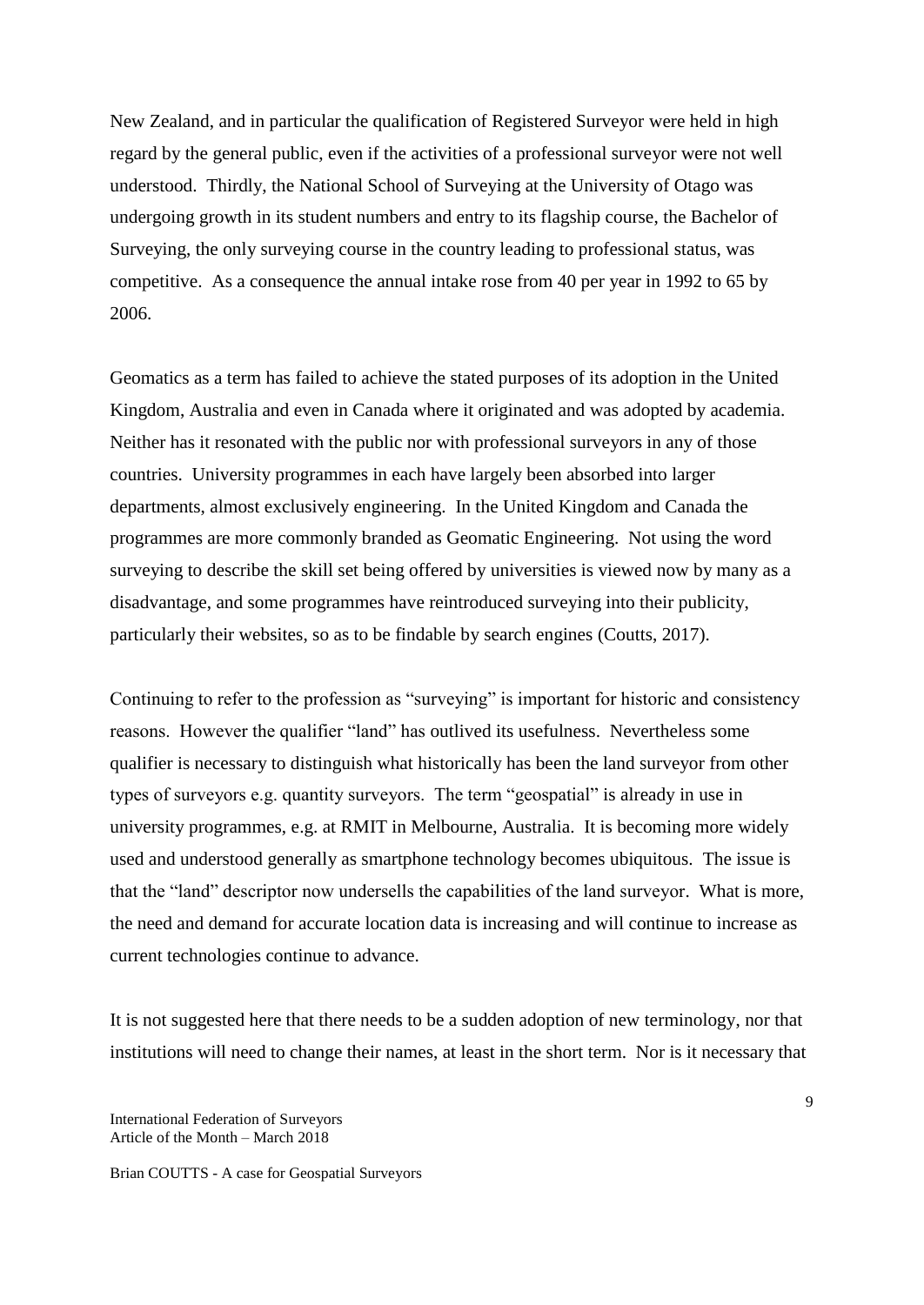changes be made by "statute". No one needs to mandate that the new term be used. It is as much a mindset as anything else. It can be implemented on business letterheads and cards in an incremental way so that there are no costs in its adoption.

Furthermore, with some compromises, the term geospatial surveyor can be inclusive of the traditional land surveyor, the technologically advanced land surveyor, and those professional GIS practitioners who work in the geospatial landscape. International and local definitions already allow for this. However, all parties need to feel comfortable with the new appellation; that land surveyors are in the geospatial area, and that the appropriate GIS practitioners can feel comfortable being called surveyors.

#### **REFERENCES**

Ballantyne, Brian. (1996, March). A polemic against 'geomatics': Buttering no parsnips. *Survey Quarterly,* 5.

Bédard, Yvan. (2007). "Geomatics": 26 years of history already. *Geomatica, 61*(3), 4.

Cooper, M. A. R. (2009). *Who did they think they were? or Land Surveyors in Society.* Christmas Lectures. Royal Institution of Chartered Surveyors.

Coutts, B.J. & Grant, D.B. (2016). Geospatial surveyors – what are they good for. Paper presented at the FIG Working Week "Recovery from Disaster", Christchurch, New Zealand.

Coutts, Brian J. (2017) Land Surveying: has technology fundamentally changed the profession. PhD thesis. University of Otago. (Unpublished).

Cross, Paul. (1997, Nov/Dec). Paul Cross - explaining geomatic engineering. *Surveying World, 6,* 3.

International Federation of Surveyors Article of the Month – March 2018